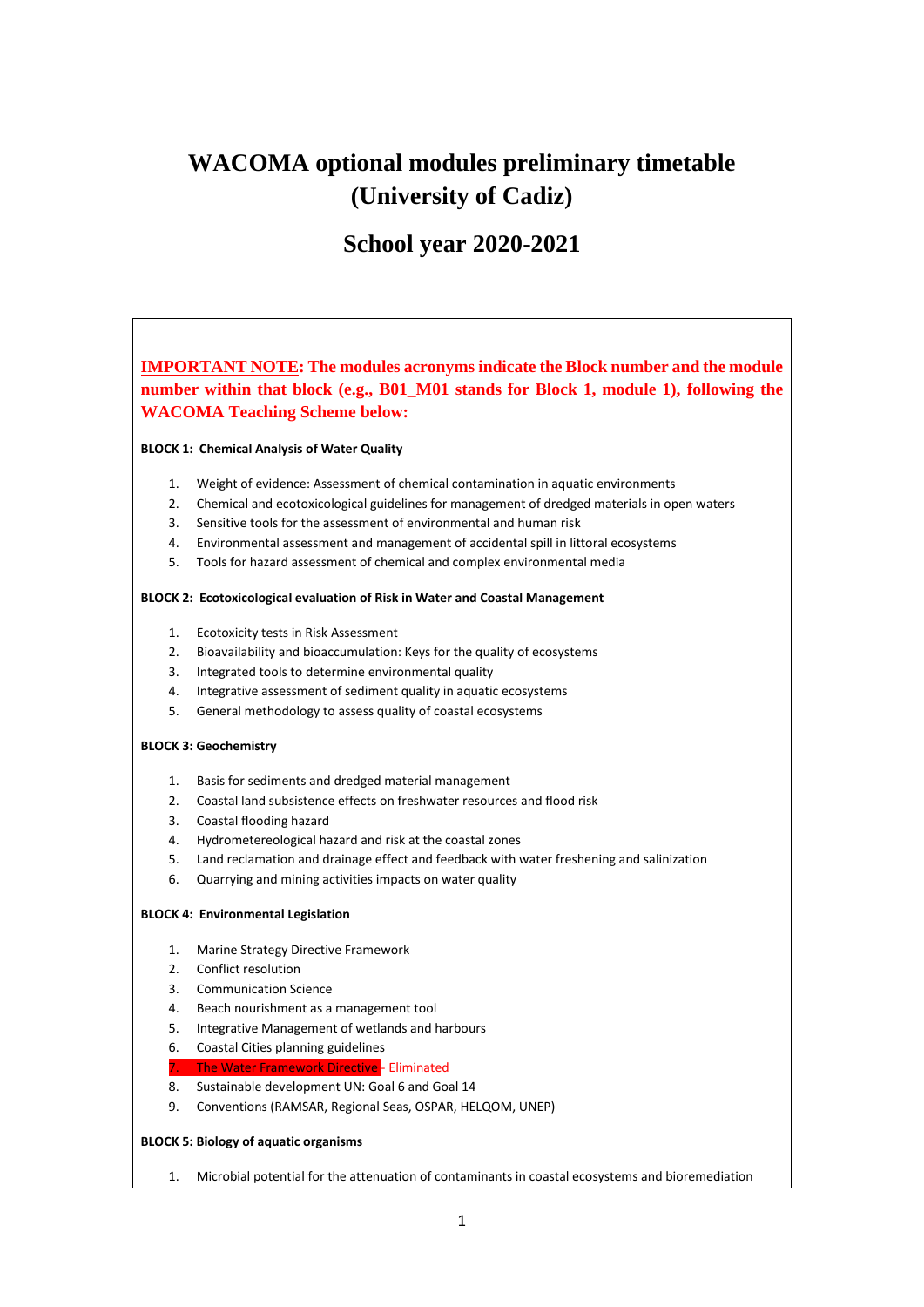- 2. Alien species
- 3. Biological tools for coastal management
- 4. Remote sensing: algal booms
- 5. Integrated water resources and natural areas management in the coastal zone

#### **BLOCK 6: Environmental Impact and Management**

- 1. Modeling physical-biological processes
- 2. Climate change and extreme events effect on flood hazard
- Techniques for the diagnosis on ICZM process- Eliminated
- 4. Salt marshes for flood risk management strategies
- 5. Complex satellite monitoring of coastal zones
- 6. Coastal and marine areas: managing complex systems
- 7. Natural Hazard (SENDAI)
- 8. Remote sensing: management applications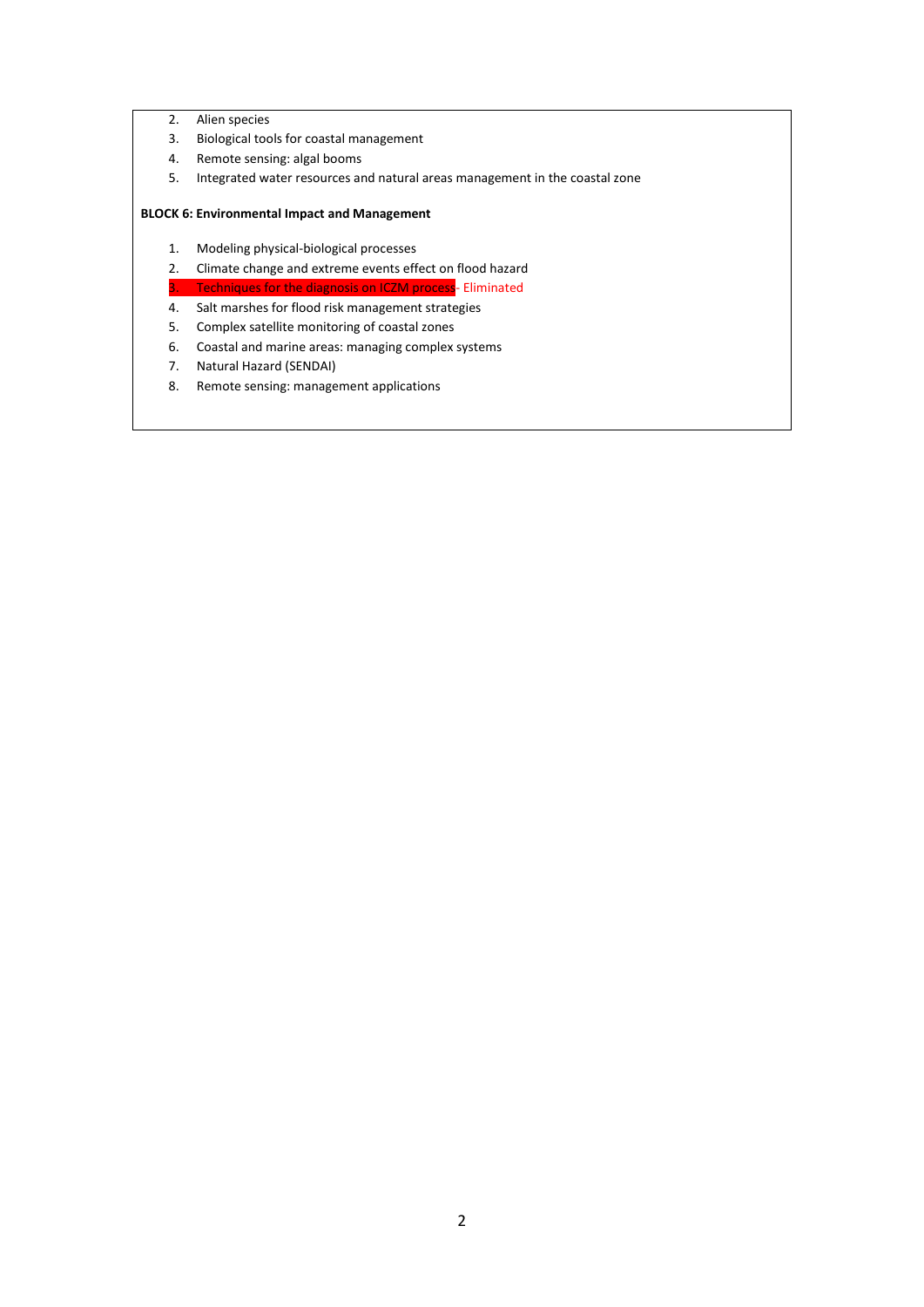#### **FEBRUARY 2021**

| <b>Time</b>     | Mon 08      | Tues 09        | <b>Wed 10</b>  | Thurs 11   | <b>Fri 12</b> |
|-----------------|-------------|----------------|----------------|------------|---------------|
| $9:00-10:00$    | Student's   | Student's      | Student's      |            | Student's     |
| $10:00 - 11:00$ | resident    | resident       | resident       |            | resident      |
| $11:00-12:00$   | permits     | permits        | permits        |            | permits       |
| $12:00 - 13:00$ |             |                |                | Local bank |               |
| $13:00-14:00$   |             |                |                | holiday    |               |
| $14:00-15:00$   |             |                |                |            |               |
| $15:00-16:00$   |             |                |                |            |               |
| $16:00-17:00$   | Spanish     | <b>Spanish</b> | <b>Spanish</b> |            | Spanish       |
| $17:00 - 18:00$ | course      | course         | course         |            | course        |
| 18:00-19:00     | 16:30-18:30 | 16:30-18:30    | 16:30-18:30    |            | 16:30-18:30   |

# **FEBRUARY 2021: 15th to 19th, Bank Holiday (Carnival)**

## **FEBRUARY 2021**

| <b>Time</b>     | Mon $22$       | Tues 23        | <b>Wed 24</b>  | Thurs 25       | <b>Fri 26</b>  |
|-----------------|----------------|----------------|----------------|----------------|----------------|
| $8:30-9:30$     |                |                |                |                |                |
| $9:30 - 10:30$  | <b>B01 M04</b> | <b>B01 M04</b> | <b>B01 M04</b> | <b>B01 M04</b> | <b>B01_M04</b> |
| $10:30 - 11:30$ |                |                |                |                |                |
| $11:30-12:30$   |                |                |                |                |                |
| $12:00 - 13:00$ |                |                |                |                |                |
| 13:00-14:00     | <b>B02 M02</b> | <b>B02 M02</b> | <b>B02 M02</b> | <b>B02 M02</b> | <b>B02 M02</b> |
| $14:00 - 15:00$ |                |                |                |                |                |
| 15:30-16:30     |                |                |                |                |                |
| 16:30-17:30     | <b>Spanish</b> | <b>Spanish</b> | <b>Spanish</b> | <b>Spanish</b> | <b>Spanish</b> |
| 17:30-18:30     | course         | course         | course         | course         | course         |
| 18:30-19:30     | 16:30-18:30    | 16:30-18:30    | 16:30-18:30    | 16:30-18:30    | 16:30-18:30    |

## **MARCH 2021**

| <b>Time</b>     | Mon 1      | Tues 2         | Wed 3          | Thurs 4        | Fri 5          |
|-----------------|------------|----------------|----------------|----------------|----------------|
| $8:30-9:30$     |            |                |                |                |                |
| $9:30-10:30$    |            | <b>B02_M04</b> | <b>B02 M04</b> | <b>B02 M04</b> | <b>B02 M04</b> |
| $10:30 - 11:30$ |            |                |                |                |                |
| $11:30-12:30$   | Local bank |                |                |                |                |
| $12:00 - 13:00$ | holiday    | <b>Spanish</b> | <b>Spanish</b> | <b>Spanish</b> | <b>Spanish</b> |
| $13:00 - 14:00$ |            | course         | course         | course         | course         |
| $14:00 - 15:00$ |            | 12:00-14:00    | 12:00-14:00    | 12:00-14:00    | 12:00-14:00    |
| 15:30-16:30     |            |                |                |                |                |
| $16:30-17:30$   |            |                |                |                |                |
| $17:30-18:30$   |            | <b>B06 M01</b> | <b>B06 M01</b> | <b>B06 M01</b> | <b>B06 M01</b> |
| 18:30-19:30     |            |                |                |                |                |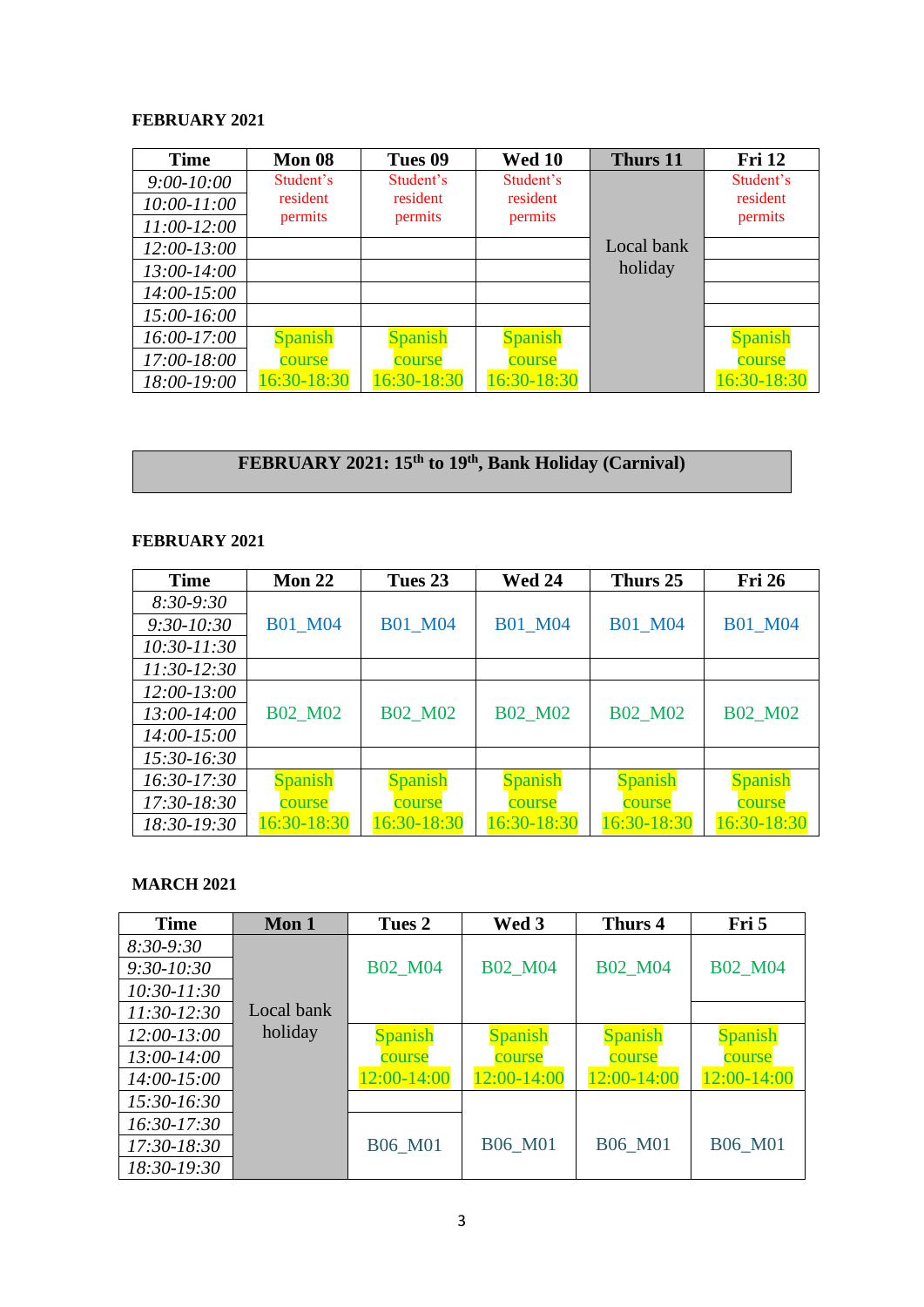| <b>Time</b>     | Mon 8          | Tues 9         | <b>Wed 10</b>  | Thurs 11       | <b>Fri 12</b>  |
|-----------------|----------------|----------------|----------------|----------------|----------------|
| $8:30-9:30$     |                |                |                |                |                |
| $9:30-10:30$    | <b>B05_M01</b> | <b>B05_M01</b> | <b>B05_M01</b> | <b>B05_M01</b> | <b>B05_M01</b> |
| $10:30 - 11:30$ |                |                |                |                |                |
| $11:30-12:00$   |                |                |                |                |                |
| $12:00 - 13:00$ |                |                |                |                |                |
| $13:00 - 14:00$ | <b>B02 M01</b> | <b>B02 M01</b> | <b>B02 M01</b> | <b>B02 M01</b> | <b>B02 M01</b> |
| 14:00-15:00     |                |                |                |                |                |
| $15:00-16:30$   |                |                |                |                |                |
| $16:30-17:30$   |                |                |                |                |                |
| $17:30-18:30$   | <b>B04 M01</b> | <b>B04 M01</b> | <b>B04 M01</b> | <b>B04 M01</b> | <b>B04 M01</b> |
| 18:30-19:30     |                |                |                |                |                |

## **MARCH 2021**

| <b>Time</b>     | Mon 15         | Tues 16        | <b>Wed 17</b>  | Thurs 18       | <b>Fri 19</b>  |
|-----------------|----------------|----------------|----------------|----------------|----------------|
| $8:30-9:30$     |                |                |                |                |                |
| $9:30-10:30$    | <b>B03 M03</b> | B03 M03        | B03 M03        | <b>B03 M03</b> | <b>B03 M03</b> |
| $10:30 - 11:30$ |                |                |                |                |                |
| $11:30-12:00$   |                |                |                |                |                |
| $12:00 - 13:00$ |                |                |                |                |                |
| $13:00 - 14:00$ | <b>B06 M06</b> | B06_M06        | <b>B06 M06</b> | <b>B06 M06</b> | B06_M06        |
| $14:00 - 15:00$ |                |                |                |                |                |
| $15:00 - 16:30$ |                |                |                |                |                |
| $16:30-17:30$   | <b>Spanish</b> | <b>Spanish</b> | <b>Spanish</b> | <b>Spanish</b> | <b>Spanish</b> |
| $17:30-18:30$   | course         | course         | course         | course         | course         |
| 18:30-19:30     | 16:30-18:30    | 16:30-18:30    | 16:30-18:30    | 16:30-18:30    | 16:30-18:30    |

#### **MARCH 2021**

| <b>Time</b>     | Mon $22$       | Tues 23        | <b>Wed 24</b>  | Thurs 25       | <b>Fri 26</b>  |
|-----------------|----------------|----------------|----------------|----------------|----------------|
| $8:30-9:30$     |                |                |                |                |                |
| $9:30 - 10:30$  | <b>B01 M03</b> | <b>B01 M03</b> | <b>B01 M03</b> | <b>B01 M03</b> | <b>B01 M03</b> |
| $10:30 - 11:30$ |                |                |                |                |                |
| $11:30-12:00$   |                |                |                |                |                |
| $12:00 - 13:00$ |                |                |                |                |                |
| 13:00-14:00     |                |                |                |                |                |
| 14:00-15:00     |                |                |                |                |                |
| $15:00-16:30$   |                |                |                |                |                |
| $16:30-17:30$   |                |                |                |                |                |
| $17:30-18:30$   | B05 M04        | <b>B05_M04</b> | <b>B05_M04</b> | B05 M04        | <b>B05 M04</b> |
| 18:30-19:30     |                |                |                |                |                |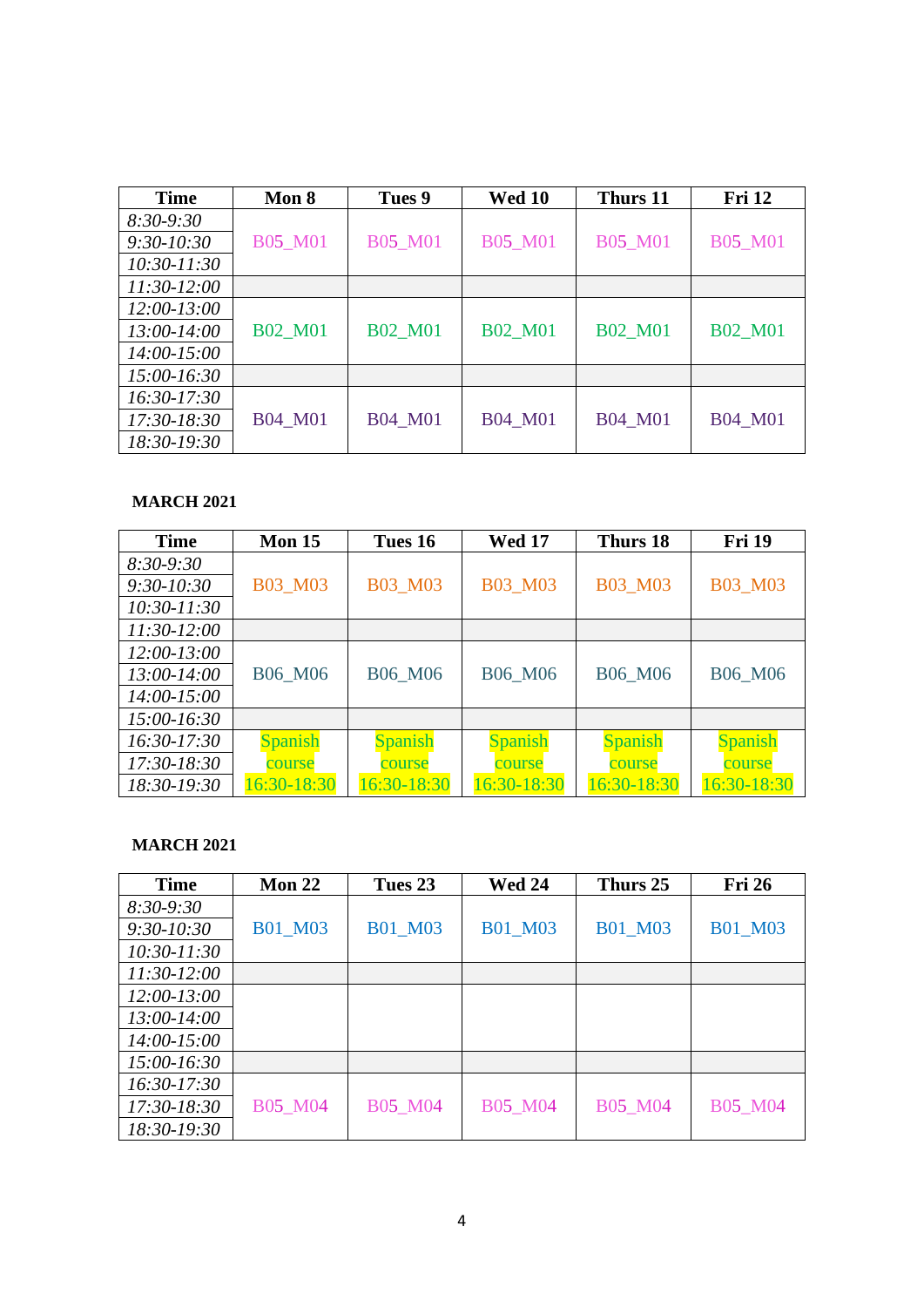#### **29th MARCH – 2 nd APRIL 2021: Bank Holiday (Easter)**

#### **APRIL 2021**

| <b>Time</b>     | Mon 5          | Tues 6         | Wed 7          | Thurs 8        | Fri 9          |
|-----------------|----------------|----------------|----------------|----------------|----------------|
| $8:30-9:30$     |                |                |                |                |                |
| $9:30-10:30$    | B04 M06        | B04_M06        | B04 M06        | B04 M06        | B04 M06        |
| $10:30 - 11:30$ |                |                |                |                |                |
| $11:30-12:00$   |                |                |                |                |                |
| $12:00 - 13:00$ |                |                |                |                |                |
| $13:00-14:00$   | B02 M03        | <b>B02 M03</b> | <b>B02 M03</b> | <b>B02 M03</b> | <b>B02 M03</b> |
| $14:00 - 15:00$ |                |                |                |                |                |
| $15:00-16:30$   |                |                |                |                |                |
| $16:30-17:30$   | <b>Spanish</b> | <b>Spanish</b> | <b>Spanish</b> | <b>Spanish</b> | <b>Spanish</b> |
| $17:30-18:30$   | course         | course         | course         | course         | course         |
| 18:30-19:30     | 16:30-18:30    | 15:45-18:00    | 15:45-18:00    | 15:45-18:00    | 15:45-17:30    |

## **APRIL 2021**

| <b>Time</b>     | Mon 12         | Tues 13        | <b>Wed 14</b>  | Thurs 15       | <b>Fri 16</b>  |
|-----------------|----------------|----------------|----------------|----------------|----------------|
| $8:30-9:30$     |                |                |                |                |                |
| $9:30-10:30$    | <b>B01 M05</b> | <b>B01_M05</b> | <b>B01 M05</b> | <b>B01 M05</b> |                |
| $10:30 - 11:30$ |                |                |                |                |                |
| $11:30-12:00$   |                |                |                |                |                |
| $12:00 - 13:00$ |                |                |                |                | <b>B03 M06</b> |
| 13:00-14:00     | <b>B02 M05</b> | <b>B02_M05</b> | <b>B02_M05</b> | <b>B02 M05</b> | (field trip)   |
| $14:00 - 15:00$ |                |                |                |                |                |
| $15:00 - 16:30$ |                |                |                |                |                |
| $16:30-17:30$   |                |                |                |                |                |
| $17:30-18:30$   | <b>B01_M05</b> | <b>B02 M05</b> | <b>B03_M06</b> | <b>B03_M06</b> |                |
| 18:30-19:30     |                |                |                |                |                |

## **APRIL 2021**

| <b>Time</b>     | Mon 19         | Tues 20        | <b>Wed 21</b>  | Thurs 22       | <b>Fri 23</b>  |
|-----------------|----------------|----------------|----------------|----------------|----------------|
| $8:30-9:30$     |                |                |                |                |                |
| $9:30 - 10:30$  |                |                |                |                |                |
| $10:30 - 11:30$ |                |                |                |                |                |
| $11:30-12:00$   |                |                |                |                |                |
| $12:00 - 13:00$ |                |                |                |                |                |
| $13:00 - 13:30$ |                |                |                |                |                |
| $14:00 - 15:00$ |                |                |                |                |                |
| $15:00 - 15:30$ |                |                |                |                |                |
| $16:30-17:30$   |                |                |                |                |                |
| 17:30-18:30     | <b>B04_M08</b> | <b>B04_M08</b> | <b>B04 M08</b> | <b>B04 M08</b> | <b>B04 M08</b> |
| 18:30-19:30     |                |                |                |                |                |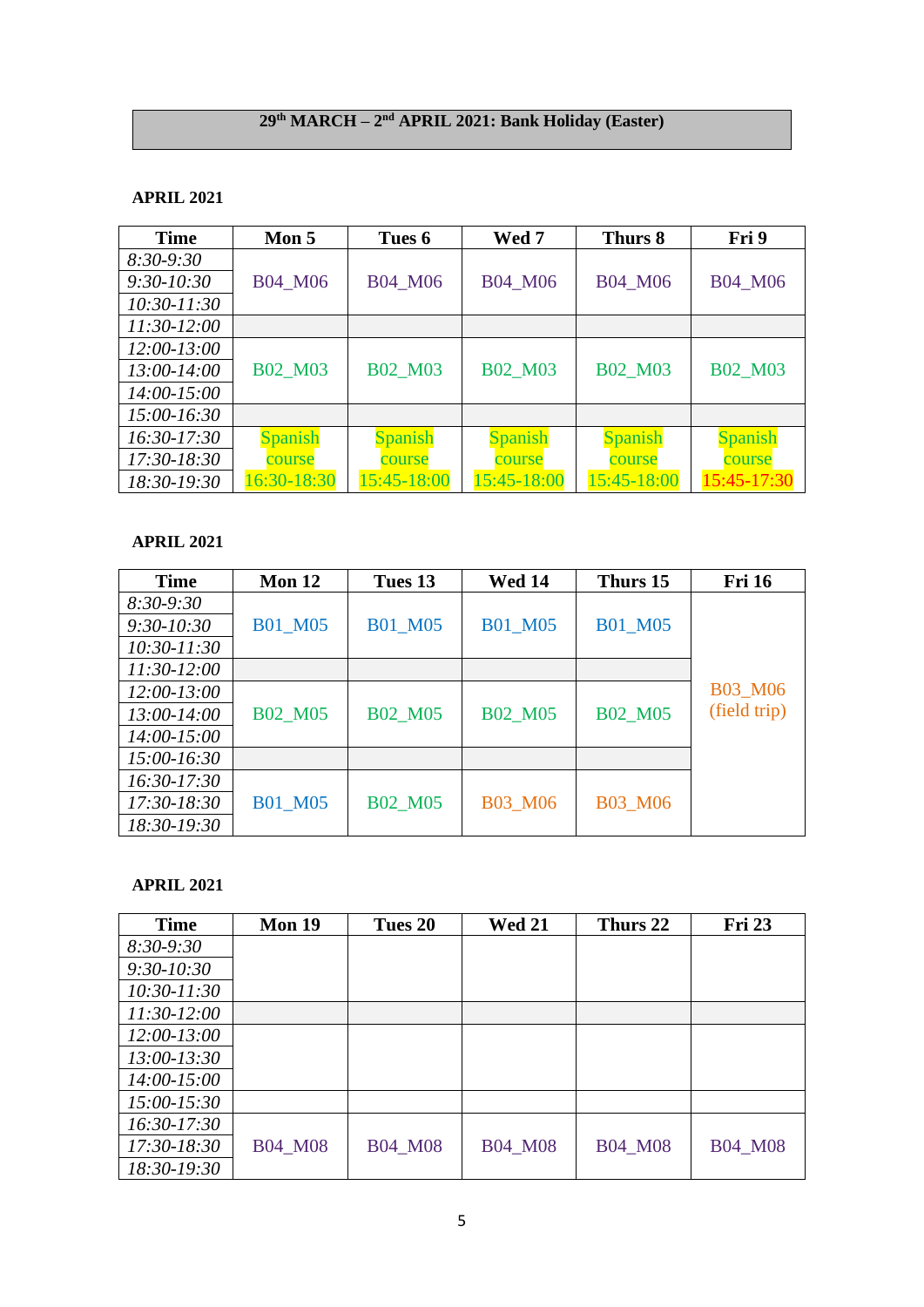#### **APRIL 2021**

| <b>Time</b>     | <b>Mon 26</b> | Tues 27        | <b>Wed 28</b> | Thurs 29     | <b>Fri 30</b>        |
|-----------------|---------------|----------------|---------------|--------------|----------------------|
| $8:30-9:30$     |               |                |               |              |                      |
| $9:30 - 10:30$  | B05 M02       | <b>B05 M02</b> | B05 M02       |              |                      |
| 10:30-11:30     |               |                |               |              |                      |
| 11:30-12:00     |               |                | (field trip)  | B04 M04      | <b>Field trip to</b> |
| $12:00 - 13:00$ |               |                |               |              | <b>Conil</b> (waste  |
| $13:00-14:00$   | B05_M02/      | B05_M02/       |               | (field trip) | water plant          |
| 14:00-15:00     |               |                |               |              | + beach and          |
| $15:00-16:30$   |               |                |               |              | cliffs)              |
| $16:30-17:30$   |               |                |               |              |                      |
| $17:30-18:30$   | B04 M04       | <b>B04 M04</b> | B04 M04       |              |                      |
| 18:30-19:30     |               |                |               |              |                      |

#### **1 st MAY 2021: Bank Holiday**

#### **MAY 2021**

| <b>Time</b>     | Mon 3          | Tues 4         | Wed 5          | Thurs 6        | Fri 7          |
|-----------------|----------------|----------------|----------------|----------------|----------------|
| $8:30-9:30$     |                |                |                |                |                |
| $9:30 - 10:30$  | B04 M02        | B04 M02        | B04 M02        | B04 M02        | <b>B04_M02</b> |
| $10:30 - 11:30$ |                |                |                |                |                |
| $11:30-12:00$   |                |                |                |                |                |
| $12:00-13:00$   |                |                |                |                |                |
| 13:00-13:30     | <b>B06 M08</b> | <b>B06 M08</b> | <b>B06 M08</b> | <b>B06 M08</b> | <b>B06 M08</b> |
| $14:00 - 15:00$ |                |                |                |                |                |
| $15:00 - 15:30$ |                |                |                |                |                |
| $16:30-17:30$   |                |                |                |                |                |
| $17:30-18:30$   | <b>B03 M04</b> | <b>B03 M04</b> | <b>B03 M04</b> | <b>B03 M04</b> | <b>B03 M04</b> |
| 18:30-19:30     |                |                |                |                |                |

## **MAY 2021**

| <b>Time</b>     | Mon 10         | Tues 11        | <b>Wed 12</b>  | Thurs 13       | <b>Fri 14</b>  |
|-----------------|----------------|----------------|----------------|----------------|----------------|
| $8:30-9:30$     |                |                |                |                |                |
| $9:30 - 10:30$  | <b>B01 M01</b> | <b>B01 M01</b> | <b>B01 M01</b> | <b>B01 M01</b> | <b>B01 M01</b> |
| $10:30 - 11:30$ |                |                |                |                |                |
| $11:30-12:00$   |                |                |                |                |                |
| $12:00 - 13:00$ |                |                |                |                |                |
| 13:00-14:00     | <b>B05_M03</b> | B05_M03        | <b>B05 M03</b> | <b>B05_M03</b> | <b>B05_M03</b> |
| $14:00-15:00$   |                |                |                |                |                |
| $15:00-16:30$   |                |                |                |                |                |
| $16:30-17:30$   |                |                |                |                |                |
| 17:30-18:30     | B04 M09        | B04 M09        | B04 M09        | B04 M09        | B04 M09        |
| 18:30-19:30     |                |                |                |                |                |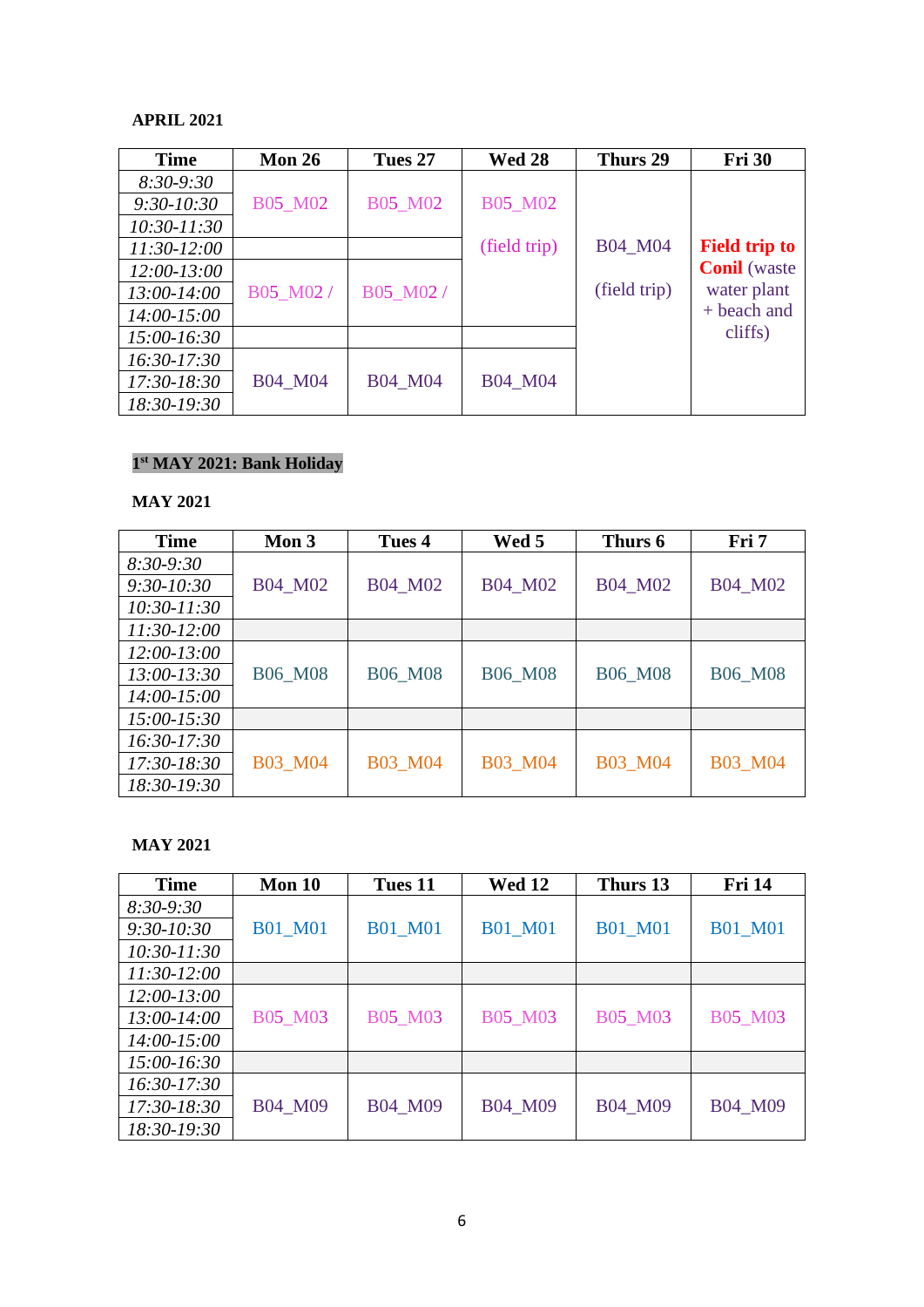#### **MAY 2021**

| <b>Time</b>     | <b>Mon 17</b>  | Tues 18        | <b>Wed 19</b>  | Thurs 20       | <b>Fri 21</b>  |
|-----------------|----------------|----------------|----------------|----------------|----------------|
| $8:30-9:30$     |                |                |                |                |                |
| $9:30-10:30$    | B04 M05        | B04 M05        | B04 M05        | B04 M05        | <b>B04 M05</b> |
| $10:30 - 11:30$ |                |                |                |                |                |
| $11:30-12:00$   |                |                |                |                |                |
| $12:00 - 13:00$ |                |                |                |                |                |
| 13:00-14:00     | <b>B05_M05</b> | <b>B05 M05</b> | <b>B05_M05</b> | <b>B05 M05</b> | <b>B05 M05</b> |
| $14:00 - 15:00$ |                |                |                |                |                |
| $15:00 - 16:30$ |                |                |                |                |                |
| $16:30-17:30$   |                |                |                |                |                |
| 17:30-18:30     | B04 M03        | B04 M03        | B04 M03        | B04 M03        | B04 M03        |
| 18:30-19:30     |                |                |                |                |                |

#### **MAY 2021**

| <b>Time</b>     | <b>Mon 24</b>  | Tues 25        | <b>Wed 26</b>      | Thurs 27       | <b>Fri 28</b>  |
|-----------------|----------------|----------------|--------------------|----------------|----------------|
| $8:30-9:30$     |                |                | <b>Online Exam</b> |                |                |
| $9:30 - 10:30$  |                |                | <b>B03 M04</b>     |                |                |
| $10:30 - 11:30$ |                |                | $(09:30-11:30)$    |                |                |
| $11:30-12:00$   |                |                |                    |                |                |
| $12:00-13:00$   |                |                |                    |                |                |
| 13:00-14:00     | B06 M05        | B06 M05        | B06 M05            | <b>B06 M05</b> | <b>B06 M05</b> |
| $14:00 - 15:00$ |                |                |                    |                |                |
| $15:00 - 16:30$ |                |                |                    |                |                |
| $16:30-17:30$   |                |                |                    |                |                |
| $17:30-18:30$   | <b>B06 M07</b> | <b>B06 M07</b> | <b>B06 M07</b>     | <b>B06 M07</b> | <b>B06 M07</b> |
| 18:30-19:30     |                |                |                    |                |                |

#### **MAY - JUNE 2021**

| <b>Time</b>     | <b>Mon 31</b> | Tues 1  | Wed 2                                         | Thurs 3 | Fri 4   |
|-----------------|---------------|---------|-----------------------------------------------|---------|---------|
| $8:30-9:30$     |               |         |                                               |         |         |
| $9:30-10:30$    | B06_M02       | B06_M02 | B06_M02                                       | B06_M02 | B06_M02 |
| $10:30 - 11:30$ |               |         |                                               |         |         |
| $11:30-12:00$   |               |         |                                               |         |         |
| $12:00-13:00$   |               |         |                                               |         |         |
| $13:00-14:00$   |               |         |                                               |         |         |
| $14:00-15:00$   |               |         | <b>Course "Drones for coastal management"</b> |         |         |
| $15:00-16:30$   |               |         |                                               |         |         |
| $16:30-17:30$   |               |         |                                               |         |         |
| 17:30-18:30     |               |         |                                               |         |         |
| 18:30-19:30     |               |         |                                               |         |         |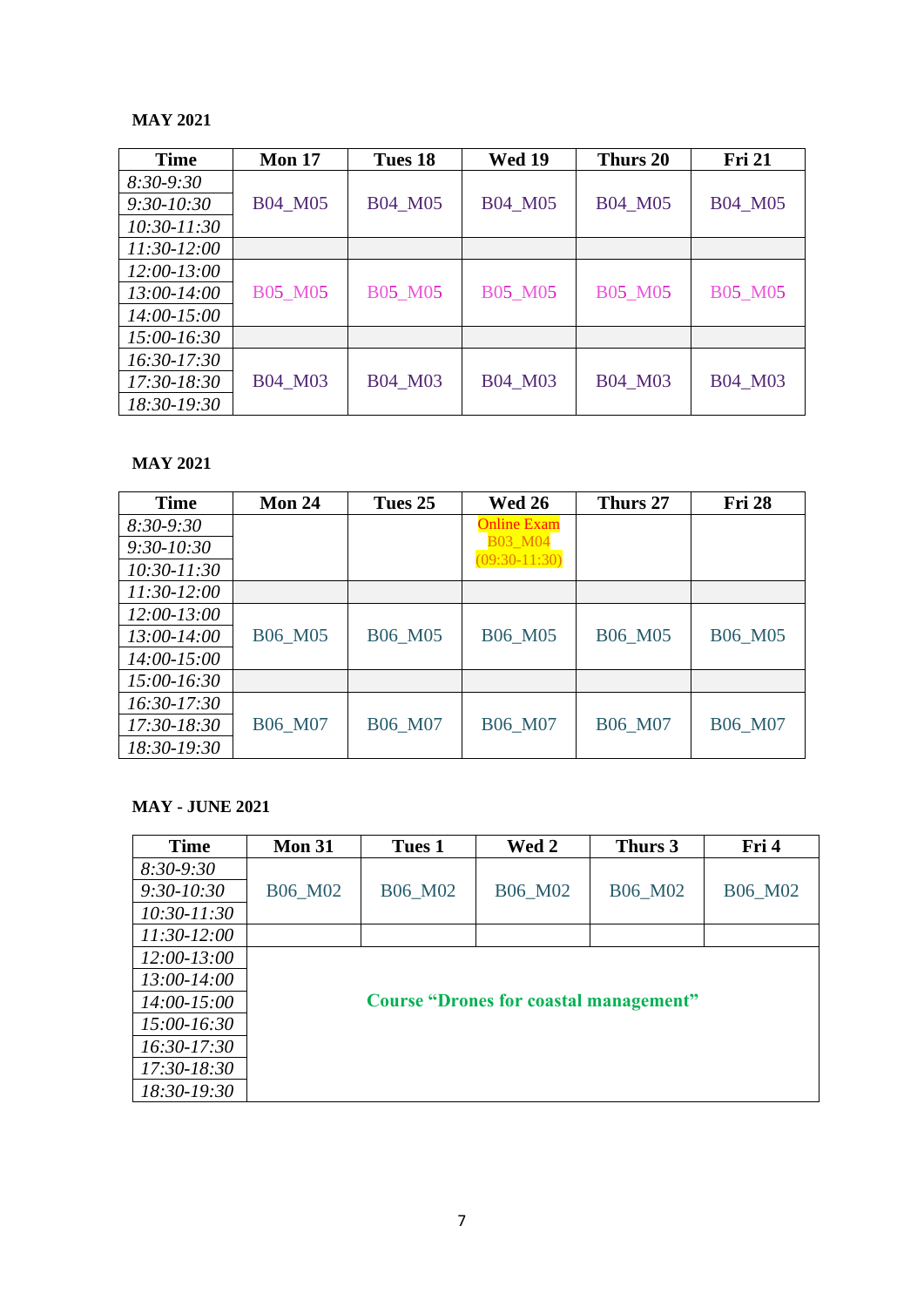#### **JUNE 2021**

| <b>Time</b>     | Mon <sub>7</sub> | Tues 8         | Wed 9          | Thurs 10       | <b>Fri 11</b>  |
|-----------------|------------------|----------------|----------------|----------------|----------------|
| $8:30-9:30$     |                  |                |                |                |                |
| $9:30 - 10:30$  | <b>B03_M05</b>   | <b>B03_M05</b> | <b>B03_M05</b> | <b>B03 M05</b> | <b>B03_M05</b> |
| $10:30 - 11:30$ |                  |                |                |                |                |
| $11:30-12:00$   |                  |                |                |                |                |
| $12:00 - 13:00$ |                  |                |                |                |                |
| 13:00-14:00     |                  |                | Reserved       |                |                |
| $14:00 - 15:00$ |                  |                |                |                |                |
| $15:00-16:30$   |                  |                |                |                |                |
| $16:30-17:30$   |                  |                |                |                |                |
| $17:30-18:30$   | <b>B03_M02</b>   | <b>B03_M02</b> | <b>B03_M02</b> | <b>B03 M02</b> | <b>B03 M02</b> |
| 18:30-19:30     |                  |                |                |                |                |

#### **JUNE 2021**

| <b>Time</b>     | Mon 14         | Tues 15                                             | <b>Wed 16</b>  | Thurs 17       | <b>Fri 18</b>  |
|-----------------|----------------|-----------------------------------------------------|----------------|----------------|----------------|
| $8:30-9:30$     |                |                                                     |                |                |                |
| $9:30-10:30$    | <b>B03_M01</b> | <b>B03 M01</b>                                      | <b>B03_M01</b> | <b>B03_M01</b> | <b>B03 M01</b> |
| $10:30 - 11:30$ |                |                                                     |                |                |                |
| $11:30-12:00$   |                |                                                     |                |                |                |
| $12:00 - 13:00$ |                | Faculty closed until 15:30 due to covid 19 protocol |                |                |                |
| $13:00 - 14:00$ |                |                                                     |                |                | Local bank     |
| $14:00 - 15:00$ |                |                                                     |                |                | holiday        |
| $15:00-16:30$   |                |                                                     |                |                | (Puerto        |
| $16:30-17:30$   |                |                                                     |                |                | Real)          |
| $17:30-18:30$   | <b>B01 M02</b> | <b>B01_M02</b>                                      | <b>B01 M02</b> | <b>B01 M02</b> |                |
| 18:30-19:30     |                |                                                     |                |                |                |

#### **JUNE 2021**

| <b>Time</b>     | <b>Mon 21</b>   | Tues 22         | <b>Wed 23</b>   | Thurs 24        | <b>Fri 25</b>     |
|-----------------|-----------------|-----------------|-----------------|-----------------|-------------------|
| $8:30-9:30$     |                 |                 |                 |                 |                   |
| $9:30-10:30$    |                 |                 |                 |                 |                   |
| $10:30 - 11:30$ | <b>B06 M04</b>  | <b>B06 M04</b>  | <b>B06 M04</b>  | <b>B06 M04</b>  | <b>B06 M04</b>    |
| $11:30-12:00$   | $(10:00-12:30)$ | $(10:00-12:30)$ | $(10:00-12:30)$ | $(10:00-12:30)$ | <b>Field trip</b> |
| $12:00 - 13:00$ |                 |                 |                 |                 |                   |
| $13:00 - 14:00$ |                 |                 |                 |                 |                   |
| 14:00-15:00     |                 |                 |                 |                 |                   |
| $15:00-16:30$   |                 |                 |                 |                 |                   |
| $16:30-17:30$   |                 |                 |                 |                 |                   |
| 17:30-18:30     | <b>B01 M02</b>  |                 |                 |                 |                   |
| 18:30-19:30     |                 |                 |                 |                 |                   |